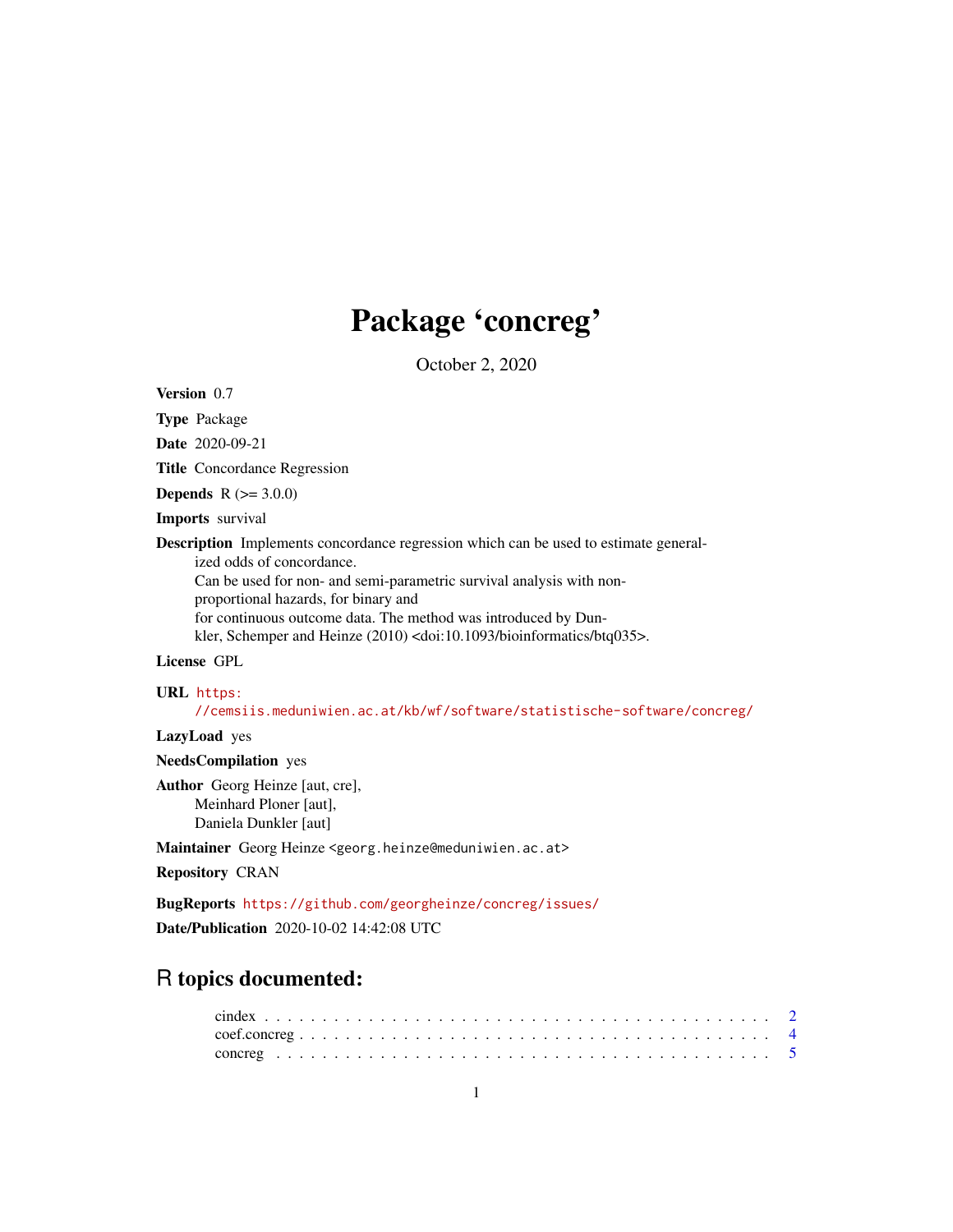#### <span id="page-1-0"></span>2 cindex contract to the contract of the contract of the contract of the contract of the contract of the contract of the contract of the contract of the contract of the contract of the contract of the contract of the contr

| Index |  |  |  |  |  |  |  |  |  |  |  |  |  |  |  |  |  |  |  |
|-------|--|--|--|--|--|--|--|--|--|--|--|--|--|--|--|--|--|--|--|
|       |  |  |  |  |  |  |  |  |  |  |  |  |  |  |  |  |  |  |  |
|       |  |  |  |  |  |  |  |  |  |  |  |  |  |  |  |  |  |  |  |

cindex *Method to extract the estimated generalized c-index from a* concreg *object*

#### Description

This method returns the estimated generalized c-indices by transforming the regression coefficients from a concreg object.

#### Usage

cindex(object, confint=FALSE, level=0.95)

#### Arguments

| object  | a concreg object                                       |
|---------|--------------------------------------------------------|
| confint | if TRUE, request confidence interval(s) for c-indices. |
| level   | if confint==TRUE, specifies confidence level.          |

# Details

In case of a regression analysis with one explanatory variable, and with npar=TRUE, this returns the classical nonparametric c-index:  $P(Y_i \leq Y_j | X_i \geq X_j)$ , where i and j are all possible pairs of individuals.

In case of a multivariable regression, it will return the partial c-index for each variable X, conditional on the covariates Z:  $P(Y_i = Y_j | X_i > X_j \& Z_i = Z_i).$ 

In case that npar=FALSE, it will return the generalized (partial) concordance index as defined by Dunkler et al, Bioinformatics 2010: P(Y\_i<Y\_j|X\_i-X\_j==1).

#### Value

A pxp covariance matrix, where p is the number of regression coefficients.

# Author(s)

Georg Heinze

#### References

Dunkler D, Schemper M and Heinze G (2010). Gene selection in microarray survival studies under possibly non-proportional hazards. *Bioinformatics* 26, 784-790.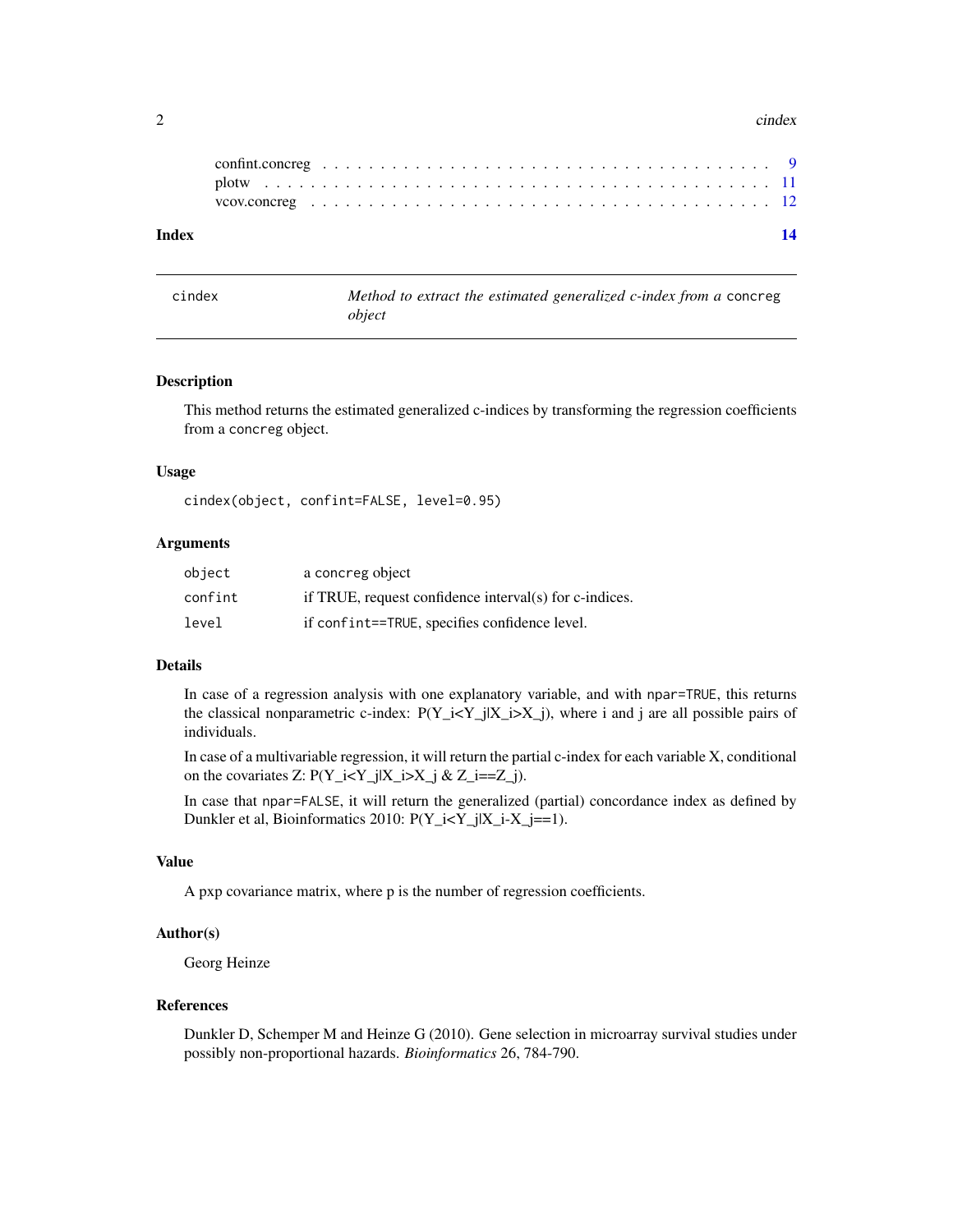#### $\frac{1}{3}$

#### See Also

coef.concreg confint.concreg

#### Examples

```
gastric <-
  structure(list(patnr = as.integer(c(46, 1, 2, 3, 4, 5, 47, 6,
                     7, 8, 9, 48, 10, 11, 49, 12, 13, 14, 50, 15, 16, 17, 18, 19,
                     20, 51, 21, 22, 52, 23, 53, 54, 55, 24, 25, 56, 57, 58, 59, 60,
                     61, 62, 63, 64, 26, 65, 27, 66, 28, 29, 67, 68, 69, 70, 30, 71,
                     31, 72, 32, 73, 33, 34, 74, 75, 76, 77, 78, 35, 79, 36, 80, 81,
                     82, 37, 38, 39, 83, 84, 40, 85, 41, 86, 87, 88, 42, 43, 44, 89,
                     90, 45)),
                   treat = as.integer(c(0, 1, 1, 1, 1, 1, 0, 1, 1, 1,1, 0, 1, 1, 0, 1, 1, 1, 0, 1, 1, 1, 1, 1, 1, 0, 1, 1, 0, 1, 0,
                     0, 0, 1, 1, 0, 0, 0, 0, 0, 0, 0, 0, 0, 1, 0, 1, 0, 1, 1, 0, 0,
                     0, 0, 1, 0, 1, 0, 1, 0, 1, 1, 0, 0, 0, 0, 0, 1, 0, 1, 0, 0, 0,
                     1, 1, 1, 0, 0, 1, 0, 1, 0, 0, 0, 1, 1, 1, 0, 0, 1)),
                   time = as.integer(c(1,17, 42, 44, 48, 60, 63, 72, 74, 95, 103, 105, 108, 122, 125,
                     144, 167, 170, 182, 183, 185, 193, 195, 197, 208, 216, 234, 235,
                     250, 254, 262, 301, 301, 307, 315, 342, 354, 356, 358, 380, 383,
                     383, 388, 394, 401, 408, 445, 460, 464, 484, 489, 499, 523, 524,
                     528, 535, 542, 562, 567, 569, 577, 580, 675, 676, 748, 778, 786,
                     795, 797, 855, 955, 968, 977, 1174, 1214, 1232, 1245, 1271, 1366,
                     1420, 1455, 1460, 1516, 1551, 1585, 1622, 1626, 1690, 1694, 1736
                     )),
                   status = as.integer(c(1, 1, 1, 1, 1, 1, 1, 1, 1, 1, 1, 1, 1,
                     1, 1, 1, 1, 1, 1, 1, 1, 1, 1, 1, 1, 1, 1, 1, 1, 1, 1, 1, 1, 1,
                     1, 1, 1, 1, 1, 1, 1, 1, 1, 1, 1, 1, 1, 1, 1, 1, 1, 1, 1, 1, 1,
                     1, 1, 1, 1, 1, 1, 1, 1, 1, 1, 1, 1, 1, 1, 1, 1, 1, 1, 1, 0, 0,
                     0, 1, 1, 1, 1, 0, 0, 0, 1, 0, 0, 0, 0, 1, 0))),
              .Names = c("patnr",
                "treat", "time", "status"), class = "data.frame",
             row.names = c("1","2", "3", "4", "5", "6", "7", "8", "9", "10", "11", "12", "13",
                "14", "15", "16", "17", "18", "19", "20", "21", "22", "23", "24",
                "25", "26", "27", "28", "29", "30", "31", "32", "33", "34", "35", "36", "37", "38", "39", "40", "41", "42", "43", "44", "45", "46", "46", "46", "47", "48", "46", "47", "48", "49", "46", "46", "47", "47", "48", "46", "47", "48", "46", "46", "47", "47", "48", "46", "46", "47", "47", "48", "46", "46", "47", "47", "48", "46", "46","36", "37", "38", "39", "40", "41", "42", "43", "44", "45", "46",
                "47", "48", "49", "50", "51", "52", "53", "54", "55", "56", "57",
                "58", "59", "60", "61", "62", "63", "64", "65", "66", "67", "68",
                "69", "70", "71", "72", "73", "74", "75", "76", "77", "78", "79",
                "80", "81", "82", "83", "84", "85", "86", "87", "88", "89", "90"
               ))
```
library(survival)

fit<-concreg(data=gastric, Surv(time,status)~treat, npar=TRUE)

cindex(fit, confint=TRUE) ### nonparametric c-index with 95% confidence interval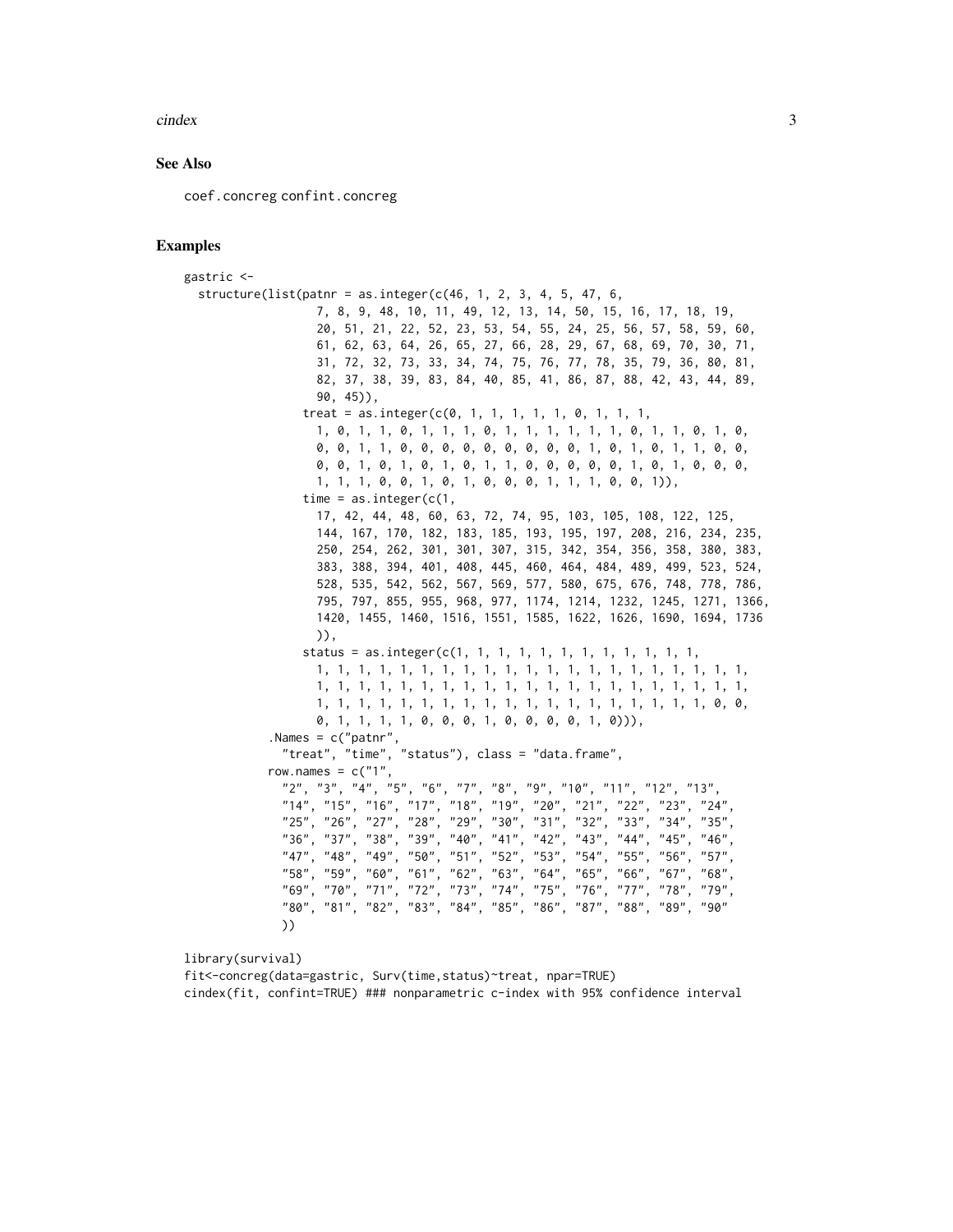<span id="page-3-1"></span><span id="page-3-0"></span>

#### Description

This method returns the estimated regression coefficients from a concreg object.

### Usage

```
## S3 method for class 'concreg'
coef(object, ...)
```
# Arguments

| object   | a concreg object                    |
|----------|-------------------------------------|
| $\cdots$ | additional argument(s) for methods. |

# Value

A px1 vector of regression coefficients.

#### Author(s)

Georg Heinze

#### See Also

confint.concreg vcov.concreg

# Examples

```
gastric <-
 structure(list(patnr = as.integer(c(46, 1, 2, 3, 4, 5, 47, 6,7, 8, 9, 48, 10, 11, 49, 12, 13, 14, 50, 15, 16, 17, 18, 19,
                   20, 51, 21, 22, 52, 23, 53, 54, 55, 24, 25, 56, 57, 58, 59, 60,
                   61, 62, 63, 64, 26, 65, 27, 66, 28, 29, 67, 68, 69, 70, 30, 71,
                   31, 72, 32, 73, 33, 34, 74, 75, 76, 77, 78, 35, 79, 36, 80, 81,
                   82, 37, 38, 39, 83, 84, 40, 85, 41, 86, 87, 88, 42, 43, 44, 89,
                   90, 45)),
                 treat = as.integer(c(0, 1, 1, 1, 1, 1, 0, 1, 1, 1,1, 0, 1, 1, 0, 1, 1, 1, 0, 1, 1, 1, 1, 1, 1, 0, 1, 1, 0, 1, 0,
                   0, 0, 1, 1, 0, 0, 0, 0, 0, 0, 0, 0, 0, 1, 0, 1, 0, 1, 1, 0, 0,
                   0, 0, 1, 0, 1, 0, 1, 0, 1, 1, 0, 0, 0, 0, 0, 1, 0, 1, 0, 0, 0,
                   1, 1, 1, 0, 0, 1, 0, 1, 0, 0, 0, 1, 1, 1, 0, 0, 1)),
                 time = as.integer(c(1,17, 42, 44, 48, 60, 63, 72, 74, 95, 103, 105, 108, 122, 125,
                   144, 167, 170, 182, 183, 185, 193, 195, 197, 208, 216, 234, 235,
                   250, 254, 262, 301, 301, 307, 315, 342, 354, 356, 358, 380, 383,
                   383, 388, 394, 401, 408, 445, 460, 464, 484, 489, 499, 523, 524,
```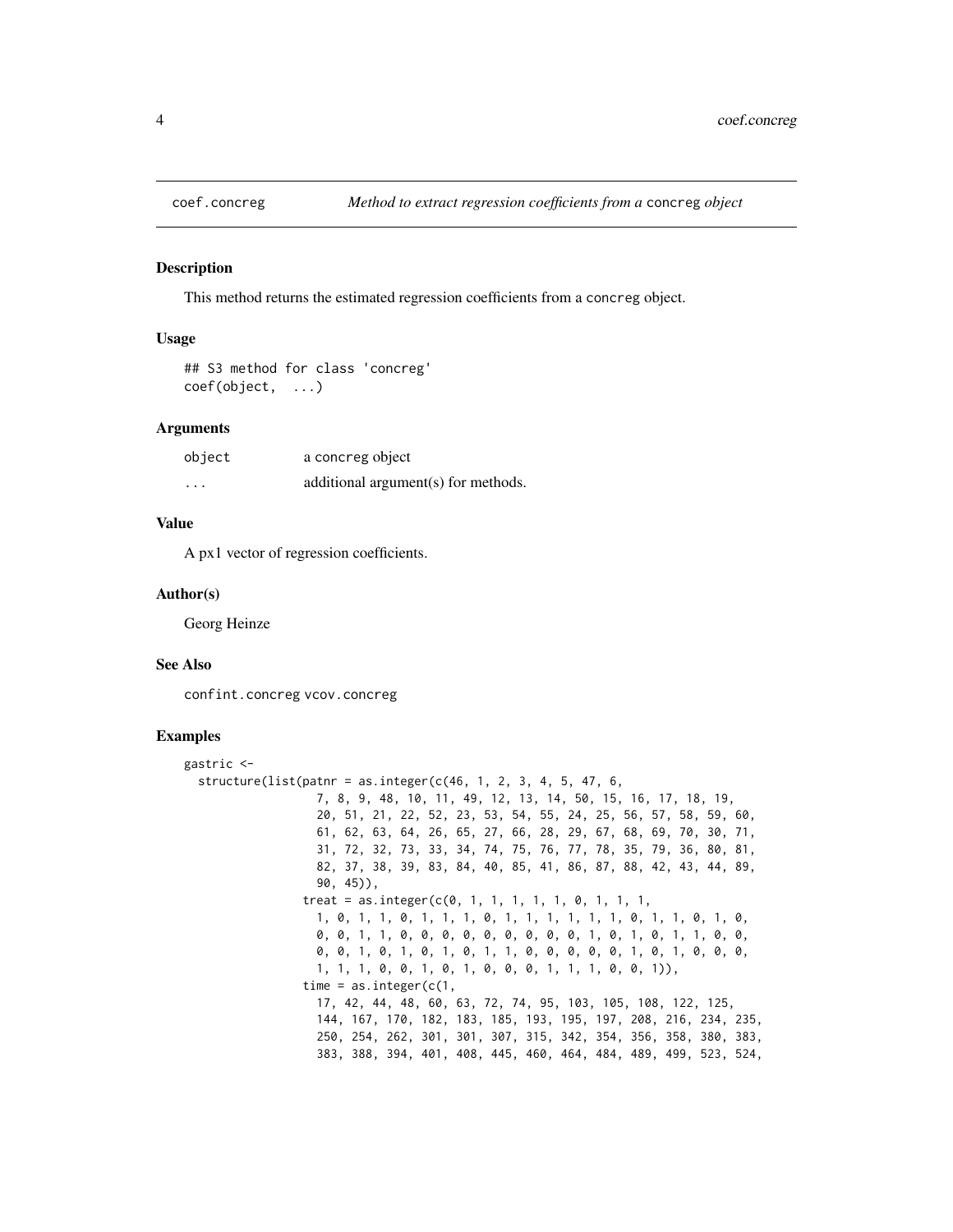```
528, 535, 542, 562, 567, 569, 577, 580, 675, 676, 748, 778, 786,
                   795, 797, 855, 955, 968, 977, 1174, 1214, 1232, 1245, 1271, 1366,
                   1420, 1455, 1460, 1516, 1551, 1585, 1622, 1626, 1690, 1694, 1736
                   )),
                 status = as.integer(c(1, 1, 1, 1, 1, 1, 1, 1, 1, 1, 1, 1,
                   1, 1, 1, 1, 1, 1, 1, 1, 1, 1, 1, 1, 1, 1, 1, 1, 1, 1, 1, 1, 1,
                   1, 1, 1, 1, 1, 1, 1, 1, 1, 1, 1, 1, 1, 1, 1, 1, 1, 1, 1, 1, 1,
                   1, 1, 1, 1, 1, 1, 1, 1, 1, 1, 1, 1, 1, 1, 1, 1, 1, 1, 1, 0, 0,
                   0, 1, 1, 1, 1, 0, 0, 0, 1, 0, 0, 0, 0, 1, 0))),
            .Names = c("patnr",
              "treat", "time", "status"), class = "data.frame",
            row.names = c("1")"2", "3", "4", "5", "6", "7", "8", "9", "10", "11", "12", "13",
              "14", "15", "16", "17", "18", "19", "20", "21", "22", "23", "24",
              "25", "26", "27", "28", "29", "30", "31", "32", "33", "34", "35",
              "36", "37", "38", "39", "40", "41", "42", "43", "44", "45", "46",
              "47", "48", "49", "50", "51", "52", "53", "54", "55", "56", "57",
              "58", "59", "60", "61", "62", "63", "64", "65", "66", "67", "68",
              "69", "70", "71", "72", "73", "74", "75", "76", "77", "78", "79",
              "80", "81", "82", "83", "84", "85", "86", "87", "88", "89", "90"
             ))
library(survival)
fit<-concreg(data=gastric, Surv(time,status)~treat)
coef(fit)
```
concreg *Concordance regression for survival data*

#### **Description**

This package implements concordance regression for survival and other outcome data types, where each summand of the log likelihood consists of a pair of observations. The parameter estimates are estimated log odds of concordance and straightforwardly translate into partial concordance indices.

#### Usage

```
concreg(formula,
data,
id=NULL,
normalize=TRUE,
scale.weights=1,
offset=NULL,
alpha=0.05,
maxit=50,
maxhs=5,
epsilon=1e-6,
maxstep=2.5,
```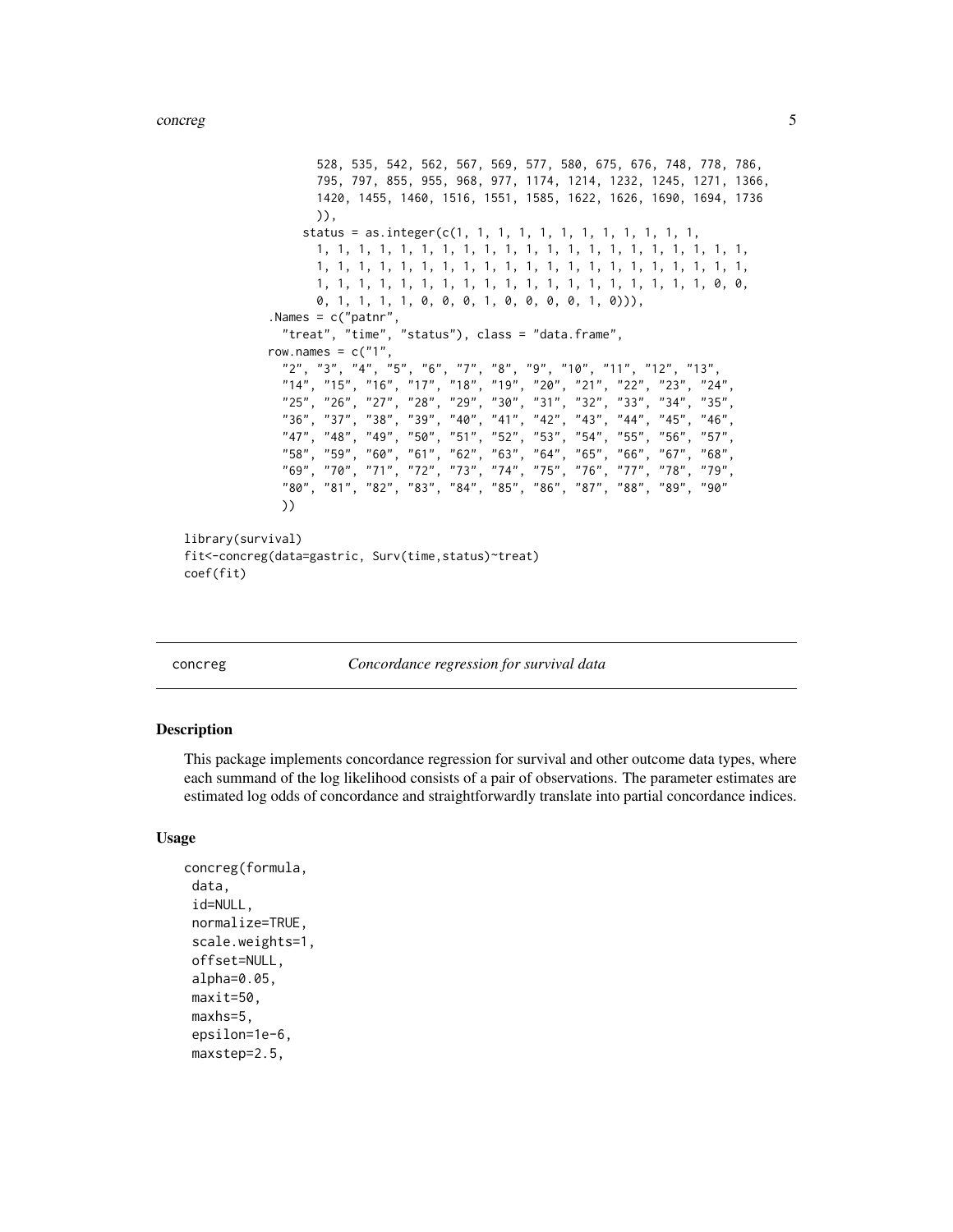```
x=TRUE,
y=TRUE,
print=TRUE,
c.risk=NULL,
strata.var=NULL,
trunc.weights=1,
npar=FALSE,
...)
```
# Arguments

| formula       | a formula object, with the response on the left of the operator, and the model<br>terms on the right. The response can be a survival object as returned by the<br>'Surv' function, or a single variable.                                                         |
|---------------|------------------------------------------------------------------------------------------------------------------------------------------------------------------------------------------------------------------------------------------------------------------|
| data          | a data. frame in which to interpret the variables named in the 'formula' argument.                                                                                                                                                                               |
| normalize     | if T, weights are normalized such that their sum is equal to the number of events.<br>May speed up or enable convergence if for some variables no weighting is used.                                                                                             |
| alpha         | the significance level (1- $\alpha$ = the confidence level), 0.05 as default.                                                                                                                                                                                    |
| maxit         | maximum number of iterations (default value is 50)                                                                                                                                                                                                               |
| maxhs         | maximum number of step-halvings per iterations (default value is 5). The in-<br>crements of the parameter vector in one Newton-Rhaphson iteration step are<br>halved, unless the new likelihood is greater than the old one, maximally doing<br>maxhs halvings.  |
| epsilon       | specifies the maximum allowed change in penalized log likelihood to declare<br>convergence. Default value is 0.0001.                                                                                                                                             |
| maxstep       | specifies the maximum change of (standardized) parameter values allowed in<br>one iteration. Default value is 2.5.                                                                                                                                               |
| id            | a vector of patient identification numbers, must be integers starting from 1.<br>These IDs are used for computing the robust covariance matrix. If id=NA (the<br>default) the program assumes that each line of the data set refers to a distinct<br>individual. |
| offset        | specifies a variable which is included in the model but its parameter estimate is<br>fixed at 1.                                                                                                                                                                 |
| scale.weights | specifies a scaling factor (a multiplicative constant) for the weights                                                                                                                                                                                           |
| X             | includes covariates in output object                                                                                                                                                                                                                             |
| У             | includes outcome in output object                                                                                                                                                                                                                                |
| print         | prints fitting information on the screen                                                                                                                                                                                                                         |
| c.risk        | competing risk indicator: 0 for end-of-follow-up, 1 for event of interest, 2 for<br>competing event. status variable in formula must be 0 for censored (by end-of-<br>follow-up or competing event), 1 for event                                                 |
| strata.var    | variable for defining strata in stratified analysis                                                                                                                                                                                                              |
| trunc.weights | quantile at which weights are truncated. set to 1 for no weight truncation.                                                                                                                                                                                      |
| npar          | estimation of nonparametric log odds of concordance?                                                                                                                                                                                                             |
| .             | further arguments                                                                                                                                                                                                                                                |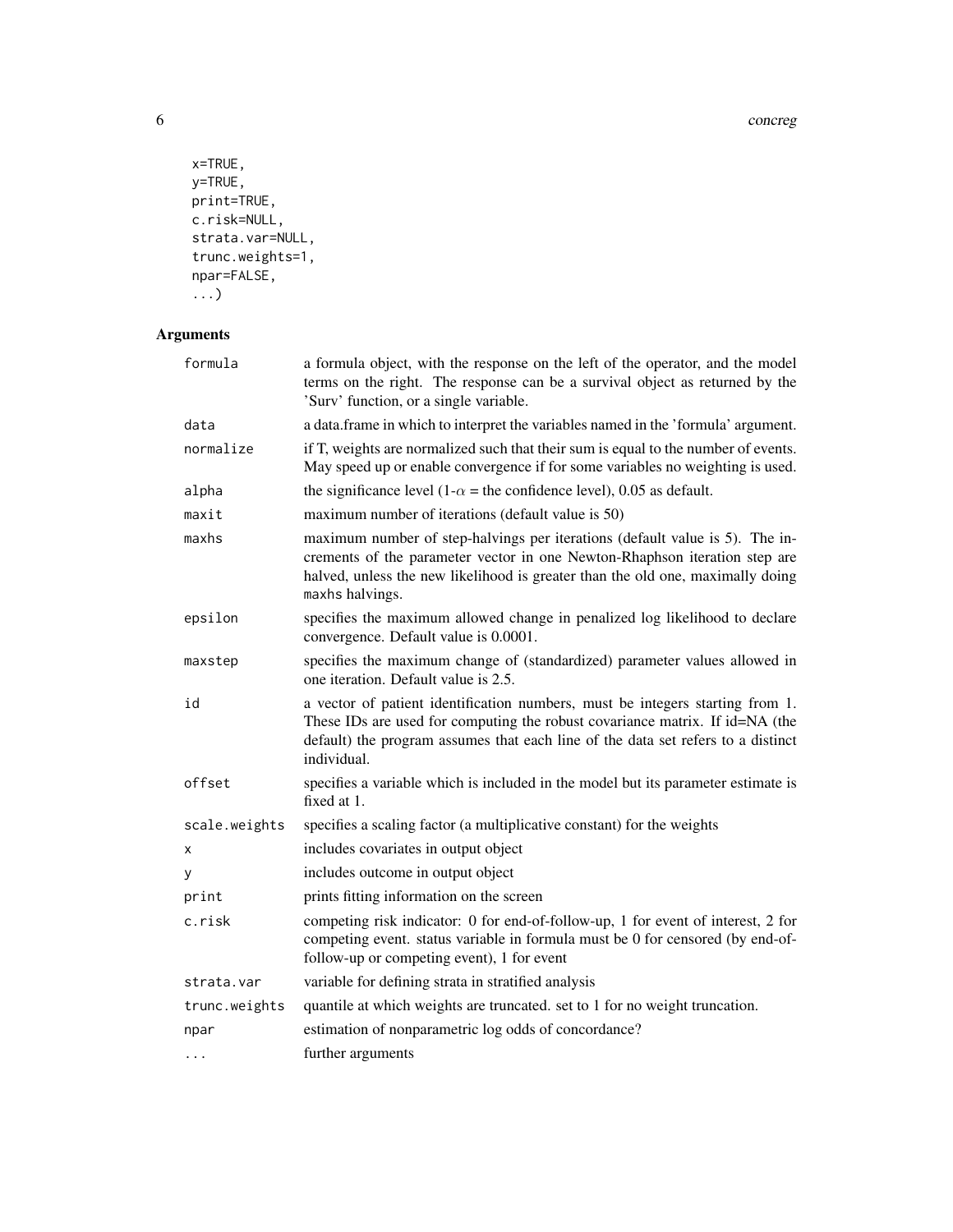#### concreg  $\sim$  7

# Details

If Cox's proportional hazards regression model is used in the presence of non-proportional hazards, i.e., with underlying time-dependent hazard ratios of prognostic factors, the average relative risk for such a factor is under- or overestimated and testing power for the corresponding regression parameter is reduced or type-1 error inflated. In such a situation concordance regression provides an alternative, as it summarizes a time-dependent effect into a scalar estimate that can be interpreted as log odds of concordance.

Concordance regression is conditional logistic regression on all pairs of observations. In each pair, the subject that dies earlier is assumed to be a case, and the other subject the control. Pairs with equal survival time or covariate vector are uninformative. Pairs where the shorter time is censored are also not used. To correct for the loss of information due to censoring, a weighting scheme is used that upweights eligible pairs by inverse probability of censoring, and at the same time restores the number of pairs at each failure time that would be expected if there was no censoring.

Inference is based on a robust covariance matrix similar to that of Lin and Wei (1989) proposed for the Cox model. Competing risks can be accommodated by an additional weighting of subjects who experience a competing risk. These subjects remain in the risk sets, but their weights in the analysis resemble their probability to be still under follow-up (following Fine and Gray, 1999).

#### Value

| coefficients               | the parameter estimates                                                                                                                                                                                                                           |
|----------------------------|---------------------------------------------------------------------------------------------------------------------------------------------------------------------------------------------------------------------------------------------------|
| alpha                      | the significance level $= 1$ - confidence level                                                                                                                                                                                                   |
| var                        | the estimated robust covariance matrix                                                                                                                                                                                                            |
| cov <sub>1</sub> mb        | the model-based covariance matrix                                                                                                                                                                                                                 |
| iter                       | the number of iterations needed to converge                                                                                                                                                                                                       |
| n                          | the number of observations                                                                                                                                                                                                                        |
| y                          | the response                                                                                                                                                                                                                                      |
| X                          | the covariates                                                                                                                                                                                                                                    |
| formula                    | the model formula                                                                                                                                                                                                                                 |
| means<br>linear.predictors | the means of the covariates                                                                                                                                                                                                                       |
|                            | the linear predictors                                                                                                                                                                                                                             |
| Wald                       | the global Wald statistic                                                                                                                                                                                                                         |
| df                         | the degrees of freedom                                                                                                                                                                                                                            |
| ci.lower                   | the lower confidence limits                                                                                                                                                                                                                       |
| ci.upper                   | the upper confidence limits                                                                                                                                                                                                                       |
| prob                       | the <i>p</i> -values                                                                                                                                                                                                                              |
| call                       | the function call                                                                                                                                                                                                                                 |
| W                          | A matrix with 3 columns and rows according to the number of uncensored fail-<br>ure times. The first column contains the stratum numbers, the second column<br>the failure times, the third column the weight for each pair at each failure time. |
| G                          | A vector containing the probability of censoring for each observation.                                                                                                                                                                            |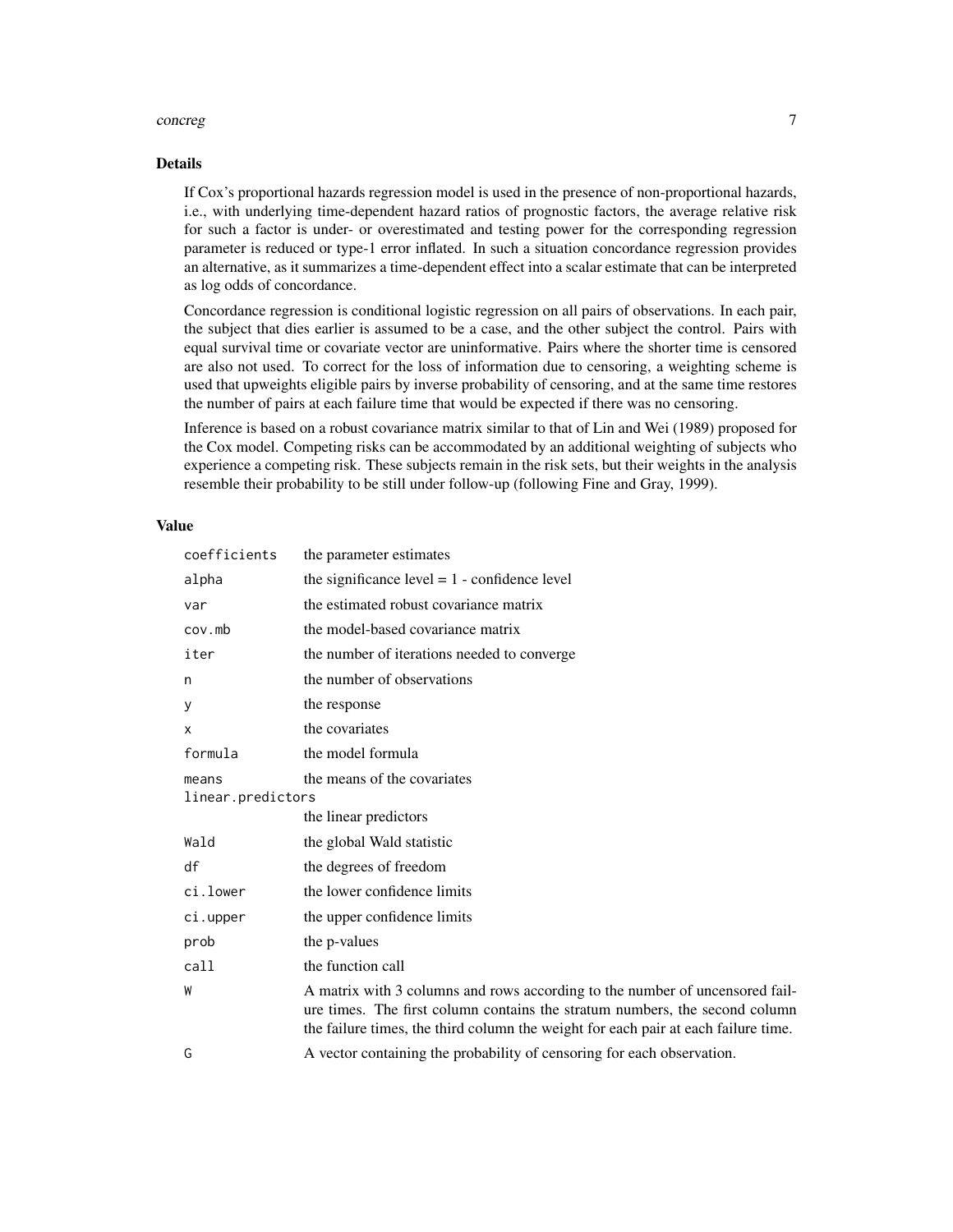#### Author(s)

Georg Heinze, Daniela Dunkler and Meinhard Ploner

#### References

Dunkler D, Schemper M and Heinze G (2010). Gene selection in microarray survival studies under possibly non-proportional hazards. *Bioinformatics* 26, 784-790.

Fine JP and Gray RJ (1999). A Proportional Hazards Model for the Subdistribution of a Competing Risk. *Journal of the American Statistical Association* 94, 496-509.

Lin D and Wei L (1989). The robust inference for the Cox proportional hazards model. *Journal of the American Statistical Association* 84, 1074-1078.

#### See Also

coxph

# Examples

```
# gastric cancer data set
gastric <-
 structure(list(pathr = as.integer(c(46, 1, 2, 3, 4, 5, 47, 6,7, 8, 9, 48, 10, 11, 49, 12, 13, 14, 50, 15, 16, 17, 18, 19,
                   20, 51, 21, 22, 52, 23, 53, 54, 55, 24, 25, 56, 57, 58, 59, 60,
                   61, 62, 63, 64, 26, 65, 27, 66, 28, 29, 67, 68, 69, 70, 30, 71,
                   31, 72, 32, 73, 33, 34, 74, 75, 76, 77, 78, 35, 79, 36, 80, 81,
                   82, 37, 38, 39, 83, 84, 40, 85, 41, 86, 87, 88, 42, 43, 44, 89,
                   90, 45)),
                 treat = as.integer(c(0, 1, 1, 1, 1, 1, 0, 1, 1, 1,1, 0, 1, 1, 0, 1, 1, 1, 0, 1, 1, 1, 1, 1, 1, 0, 1, 1, 0, 1, 0,
                   0, 0, 1, 1, 0, 0, 0, 0, 0, 0, 0, 0, 0, 1, 0, 1, 0, 1, 1, 0, 0,
                   0, 0, 1, 0, 1, 0, 1, 0, 1, 1, 0, 0, 0, 0, 0, 1, 0, 1, 0, 0, 0,
                   1, 1, 1, 0, 0, 1, 0, 1, 0, 0, 0, 1, 1, 1, 0, 0, 1)),
                 time = as.integer(c(1,17, 42, 44, 48, 60, 63, 72, 74, 95, 103, 105, 108, 122, 125,
                   144, 167, 170, 182, 183, 185, 193, 195, 197, 208, 216, 234, 235,
                   250, 254, 262, 301, 301, 307, 315, 342, 354, 356, 358, 380, 383,
                   383, 388, 394, 401, 408, 445, 460, 464, 484, 489, 499, 523, 524,
                   528, 535, 542, 562, 567, 569, 577, 580, 675, 676, 748, 778, 786,
                   795, 797, 855, 955, 968, 977, 1174, 1214, 1232, 1245, 1271, 1366,
                   1420, 1455, 1460, 1516, 1551, 1585, 1622, 1626, 1690, 1694, 1736
                   )),
                 status = as.integer(c(1, 1, 1, 1, 1, 1, 1, 1, 1, 1, 1, 1, 1,
                   1, 1, 1, 1, 1, 1, 1, 1, 1, 1, 1, 1, 1, 1, 1, 1, 1, 1, 1, 1, 1,
                   1, 1, 1, 1, 1, 1, 1, 1, 1, 1, 1, 1, 1, 1, 1, 1, 1, 1, 1, 1, 1,
                   1, 1, 1, 1, 1, 1, 1, 1, 1, 1, 1, 1, 1, 1, 1, 1, 1, 1, 1, 0, 0,
                   0, 1, 1, 1, 1, 0, 0, 0, 1, 0, 0, 0, 0, 1, 0))),
            .Names = c("patnr",
              "treat", "time", "status"), class = "data.frame",
            row.names = c("1")"2", "3", "4", "5", "6", "7", "8", "9", "10", "11", "12", "13",
              "14", "15", "16", "17", "18", "19", "20", "21", "22", "23", "24",
```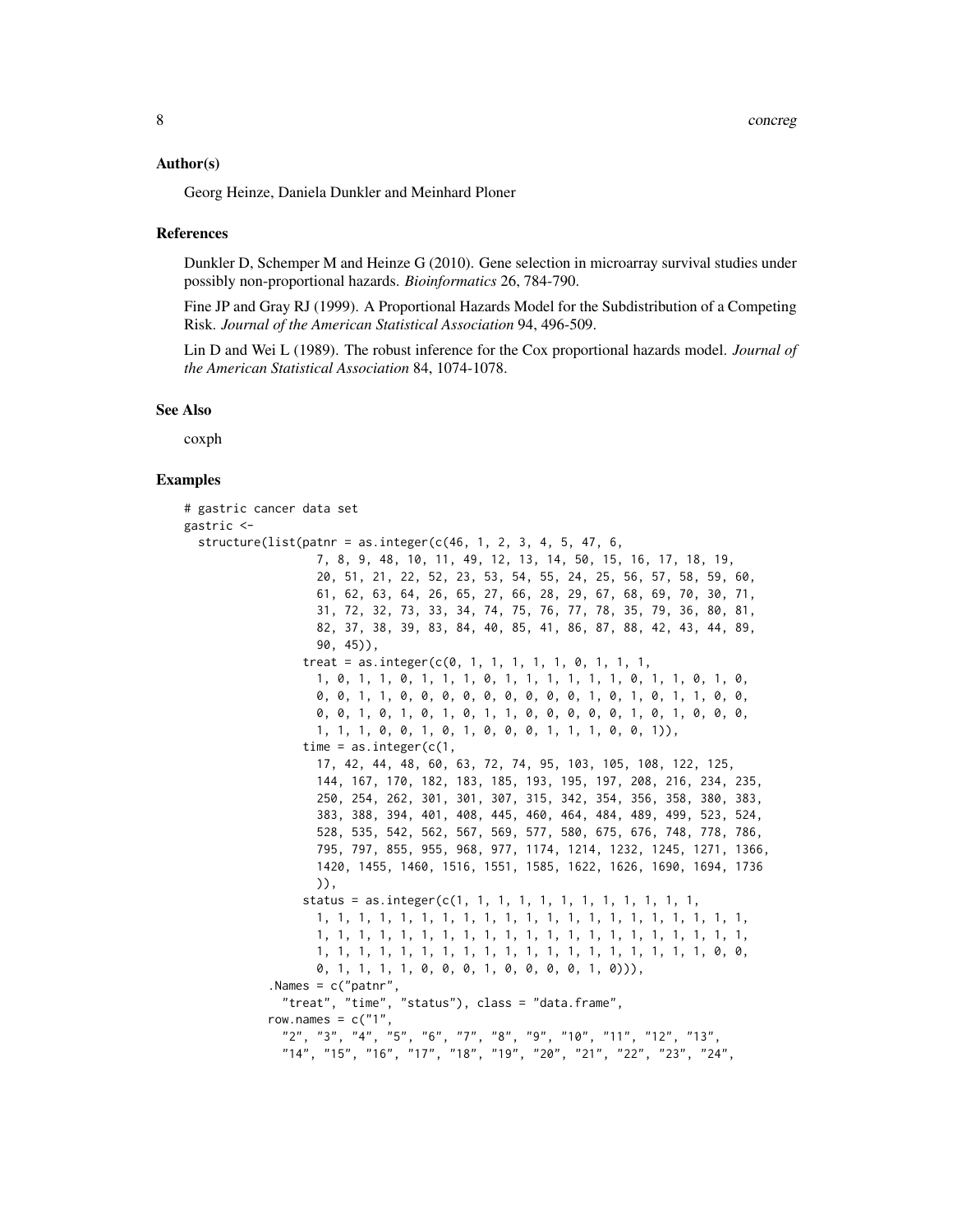```
"25", "26", "27", "28", "29", "30", "31", "32", "33", "34", "35",
              "36", "37", "38", "39", "40", "41", "42", "43", "44", "45", "46",
              "47", "48", "49", "50", "51", "52", "53", "54", "55", "56", "57",
              "58", "59", "60", "61", "62", "63", "64", "65", "66", "67", "68",
              "69", "70", "71", "72", "73", "74", "75", "76", "77", "78", "79",
              "80", "81", "82", "83", "84", "85", "86", "87", "88", "89", "90"
             ))
library(survival)
fit<-concreg(data=gastric, Surv(time,status)~treat)
summary(fit)
plotw(fit)
fit2<-concreg(data=gastric, Surv(time,status)~treat, trunc.weights=0.95)
summary(fit2)
# nonparametric c-index
y<-rnorm(200)
x<-rnorm(200)
dat<-data.frame(x=x, y=y)
fit3<-concreg(data=dat, y~x, npar=TRUE)
cindex(fit3)
confint(fit3, what="cindex")
# Mann-Whitney-U (AUROC) statistic
y<-rbinom(200, 1, 1-pnorm(x))
dat<-data.frame(x=x, y=y)
fit4<-concreg(data=dat, y~x, npar=TRUE)
cindex(fit4)
confint(fit4, what="cindex")
# symmetry of the univariate nonparametric model:
fit5<-concreg(data=dat, x~y, npar=TRUE)
cindex(fit5)
confint(fit5, what="cindex")
```
confint.concreg *Method to extract confidence intervals from a* concreg *object.*

#### Description

This method extracts confidence intervals from a concreg object.

#### Usage

```
## S3 method for class 'concreg'
confint(object, parm, level = 0.95, what="coefficients", ...)
```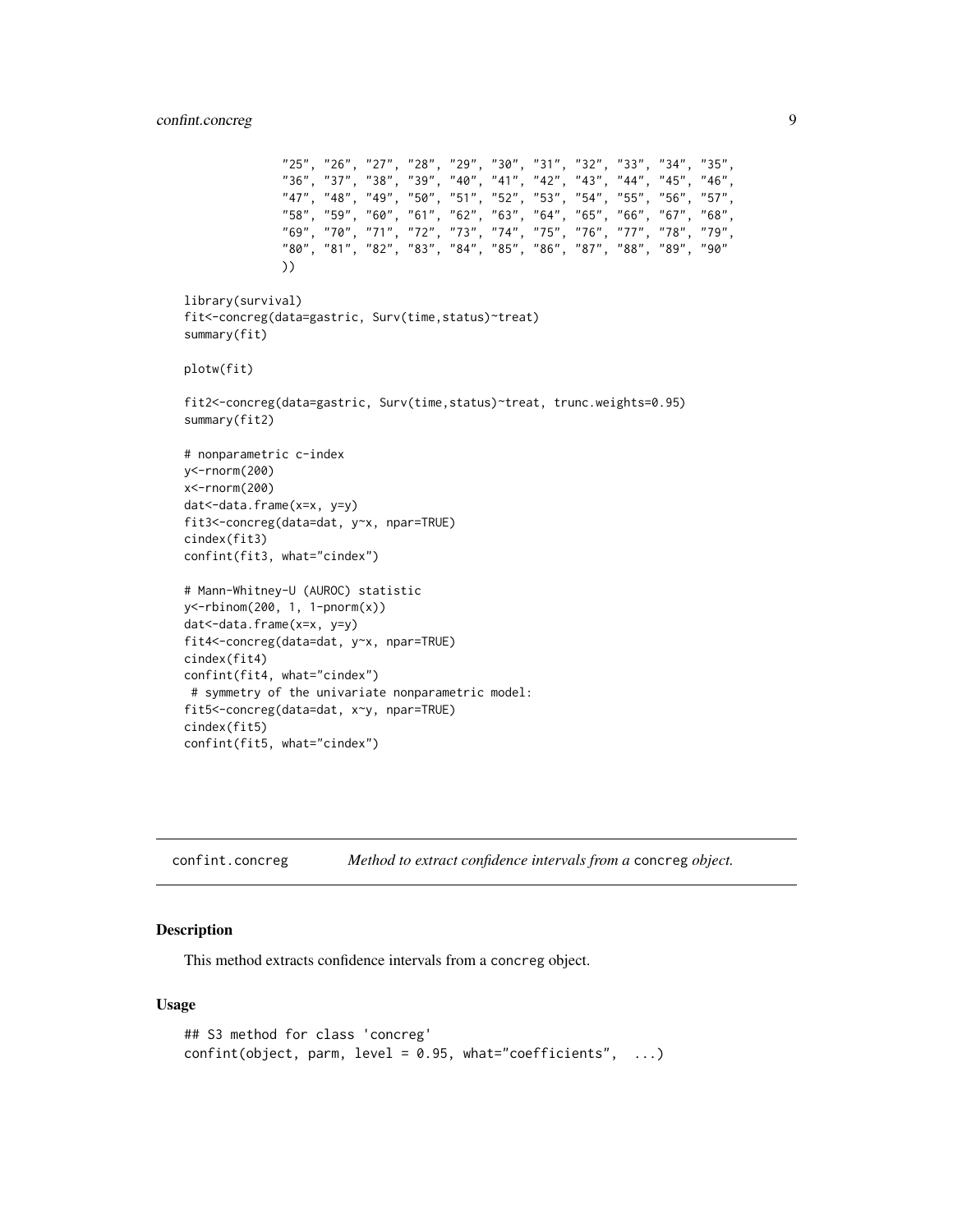#### <span id="page-9-0"></span>Arguments

| object | a concreg object                                                                                                                              |
|--------|-----------------------------------------------------------------------------------------------------------------------------------------------|
| parm   | a specification of which parameters are to be given confidence intervals, a vector<br>of numbers. If missing, all parameters are considered.) |
| level  | the confidence level (default= $0.95$ )                                                                                                       |
| what   | the type of parameter for which confidence intervals are requested: one of<br>c("coefficients","OC","cindex")                                 |
|        | additional argument(s) for methods                                                                                                            |

#### Details

This method returns confidence intervals based on a normal approximation using the sandwich covariance matrix, for the regression coefficients (what="coefficients"), the odds of concordance (what="OC"), which are defined as exp(coefficients), or the c-index (what="cindex"), which are OC/(1+OC).

#### Value

A p x 2 matrix of confidence limits, where  $p = length(parms)$ .

#### Author(s)

Georg Heinze

#### See Also

[coef.concreg](#page-3-1)

#### Examples

```
gastric <-
 structure(list(patnr = as.integer(c(46, 1, 2, 3, 4, 5, 47, 6,7, 8, 9, 48, 10, 11, 49, 12, 13, 14, 50, 15, 16, 17, 18, 19,
                   20, 51, 21, 22, 52, 23, 53, 54, 55, 24, 25, 56, 57, 58, 59, 60,
                   61, 62, 63, 64, 26, 65, 27, 66, 28, 29, 67, 68, 69, 70, 30, 71,
                   31, 72, 32, 73, 33, 34, 74, 75, 76, 77, 78, 35, 79, 36, 80, 81,
                   82, 37, 38, 39, 83, 84, 40, 85, 41, 86, 87, 88, 42, 43, 44, 89,
                   90, 45)),
                 treat = as.integer(c(0, 1, 1, 1, 1, 1, 0, 1, 1, 1,1, 0, 1, 1, 0, 1, 1, 1, 0, 1, 1, 1, 1, 1, 1, 0, 1, 1, 0, 1, 0,
                   0, 0, 1, 1, 0, 0, 0, 0, 0, 0, 0, 0, 0, 1, 0, 1, 0, 1, 1, 0, 0,
                   0, 0, 1, 0, 1, 0, 1, 0, 1, 1, 0, 0, 0, 0, 0, 1, 0, 1, 0, 0, 0,
                   1, 1, 1, 0, 0, 1, 0, 1, 0, 0, 0, 1, 1, 1, 0, 0, 1)),
                 time = as.integer(c(1,17, 42, 44, 48, 60, 63, 72, 74, 95, 103, 105, 108, 122, 125,
                   144, 167, 170, 182, 183, 185, 193, 195, 197, 208, 216, 234, 235,
                   250, 254, 262, 301, 301, 307, 315, 342, 354, 356, 358, 380, 383,
                   383, 388, 394, 401, 408, 445, 460, 464, 484, 489, 499, 523, 524,
                   528, 535, 542, 562, 567, 569, 577, 580, 675, 676, 748, 778, 786,
```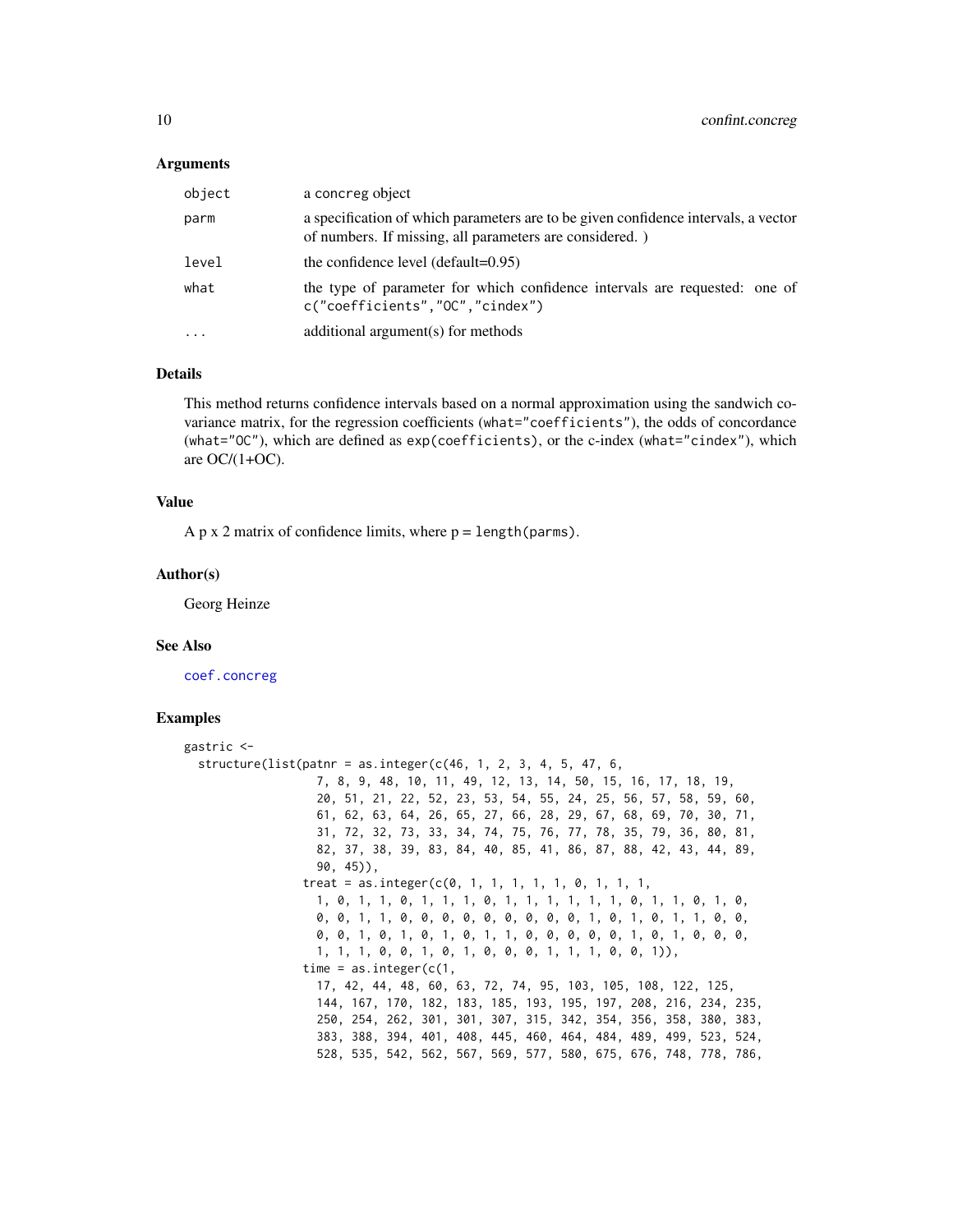<span id="page-10-0"></span>plotw the contract of the contract of the contract of the contract of the contract of the contract of the contract of the contract of the contract of the contract of the contract of the contract of the contract of the cont

```
795, 797, 855, 955, 968, 977, 1174, 1214, 1232, 1245, 1271, 1366,
                    1420, 1455, 1460, 1516, 1551, 1585, 1622, 1626, 1690, 1694, 1736
                    )),
                  status = as.integer(c(1, 1, 1, 1, 1, 1, 1, 1, 1, 1, 1, 1, 1,
                    1, 1, 1, 1, 1, 1, 1, 1, 1, 1, 1, 1, 1, 1, 1, 1, 1, 1, 1, 1, 1,
                    1, 1, 1, 1, 1, 1, 1, 1, 1, 1, 1, 1, 1, 1, 1, 1, 1, 1, 1, 1, 1,
                    1, 1, 1, 1, 1, 1, 1, 1, 1, 1, 1, 1, 1, 1, 1, 1, 1, 1, 1, 0, 0,
                    0, 1, 1, 1, 1, 0, 0, 0, 1, 0, 0, 0, 0, 1, 0))),
             .Names = c("patnr",
               "treat", "time", "status"), class = "data.frame",
            row.names = c("1")"2", "3", "4", "5", "6", "7", "8", "9", "10", "11", "12", "13",
               "14", "15", "16", "17", "18", "19", "20", "21", "22", "23", "24"<br>"25", "26", "27", "28", "29", "30", "31", "32", "33", "34", "35"
               "25", "26", "27", "28", "29", "30", "31", "32", "33", "34", "35",
               "36", "37", "38", "39", "40", "41", "42", "43", "44", "45", "46",
               "47", "48", "49", "50", "51", "52", "53", "54", "55", "56", "57",
               "58", "59", "60", "61", "62", "63", "64", "65", "66", "67", "68",
               "69", "70", "71", "72", "73", "74", "75", "76", "77", "78", "79",
               "80", "81", "82", "83", "84", "85", "86", "87", "88", "89", "90"
              ))
library(survival)
fit<-concreg(data=gastric, Surv(time,status)~treat)
confint(fit)
```

| plotw |  |  | Plot pair weights of concordance regression versus time |  |  |
|-------|--|--|---------------------------------------------------------|--|--|
|       |  |  |                                                         |  |  |

#### **Description**

This function plots the pair weights used in a weighted Cox regression analysis against time.

# Usage

plotw(x, rank=FALSE, log=FALSE, xlim=c(0,max(time)), ...)

#### Arguments

| x       | a concreg object                                                  |
|---------|-------------------------------------------------------------------|
| rank    | if set to TRUE, plots the weights against ranked time (default=F) |
| log     | if set to TRUE, shows logarithm of weights (default= $F$ )        |
| xlim    | limits for time axis, defaults to range of time variable          |
| $\cdot$ | further arguments for plotting                                    |

#### Details

The function plots the (optionally log-transformed) pair weights against (ranked) time, separately for each stratum.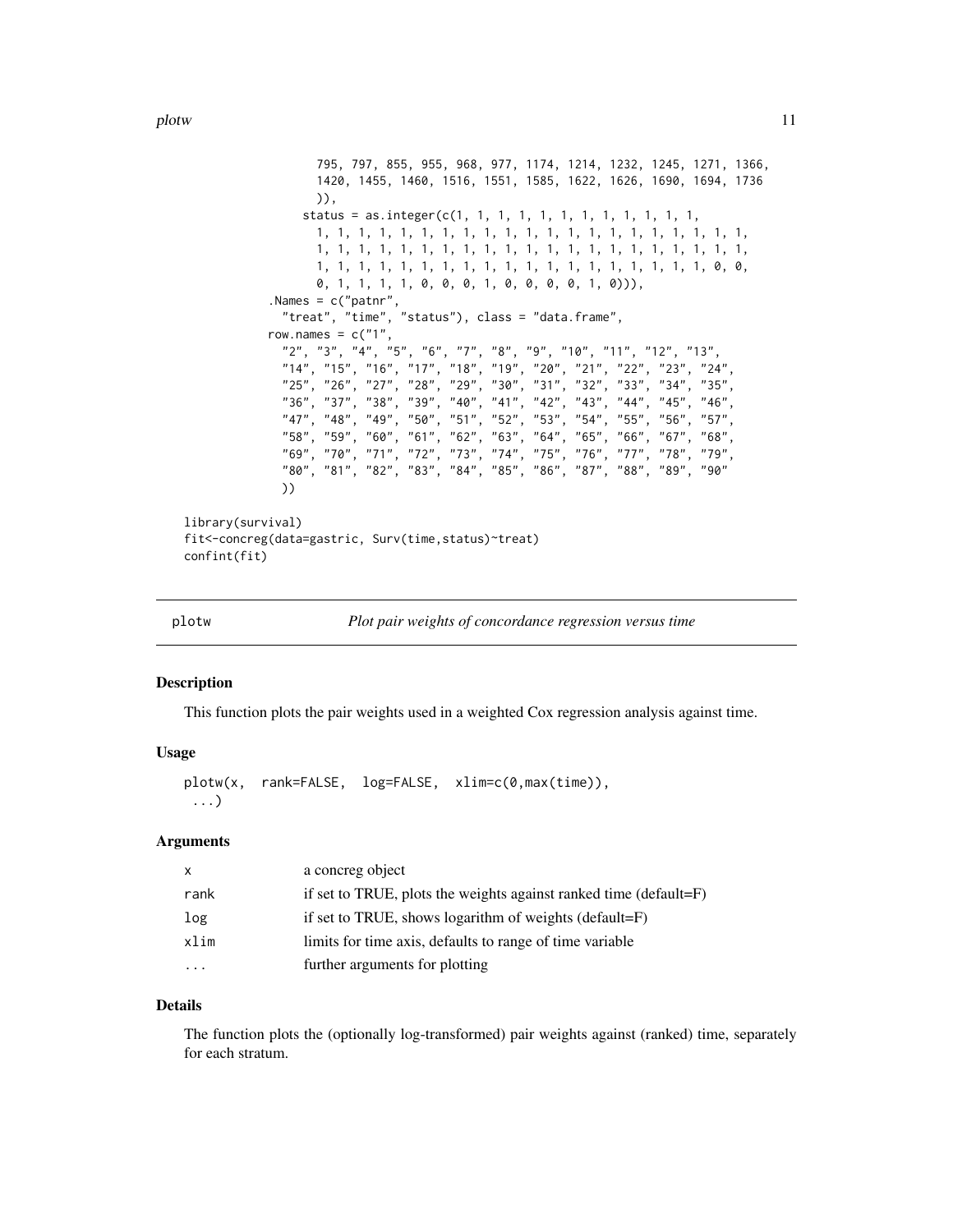# Value

no return value.

### Author(s)

Georg Heinze

# See Also

concreg

vcov.concreg *Method to extract the sandwich covariance matrix for the regression coefficients from a* concreg *object*

# Description

This method returns the sandwich covariance matrix for the estimated regression coefficients from a concreg object.

# Usage

## S3 method for class 'concreg' vcov(object, ...)

# Arguments

| object   | a concreg object                    |
|----------|-------------------------------------|
| $\cdots$ | additional argument(s) for methods. |

# Value

A pxp covariance matrix for the p regression coefficients.

# Author(s)

Georg Heinze

### See Also

confint.concreg coef.concreg

<span id="page-11-0"></span>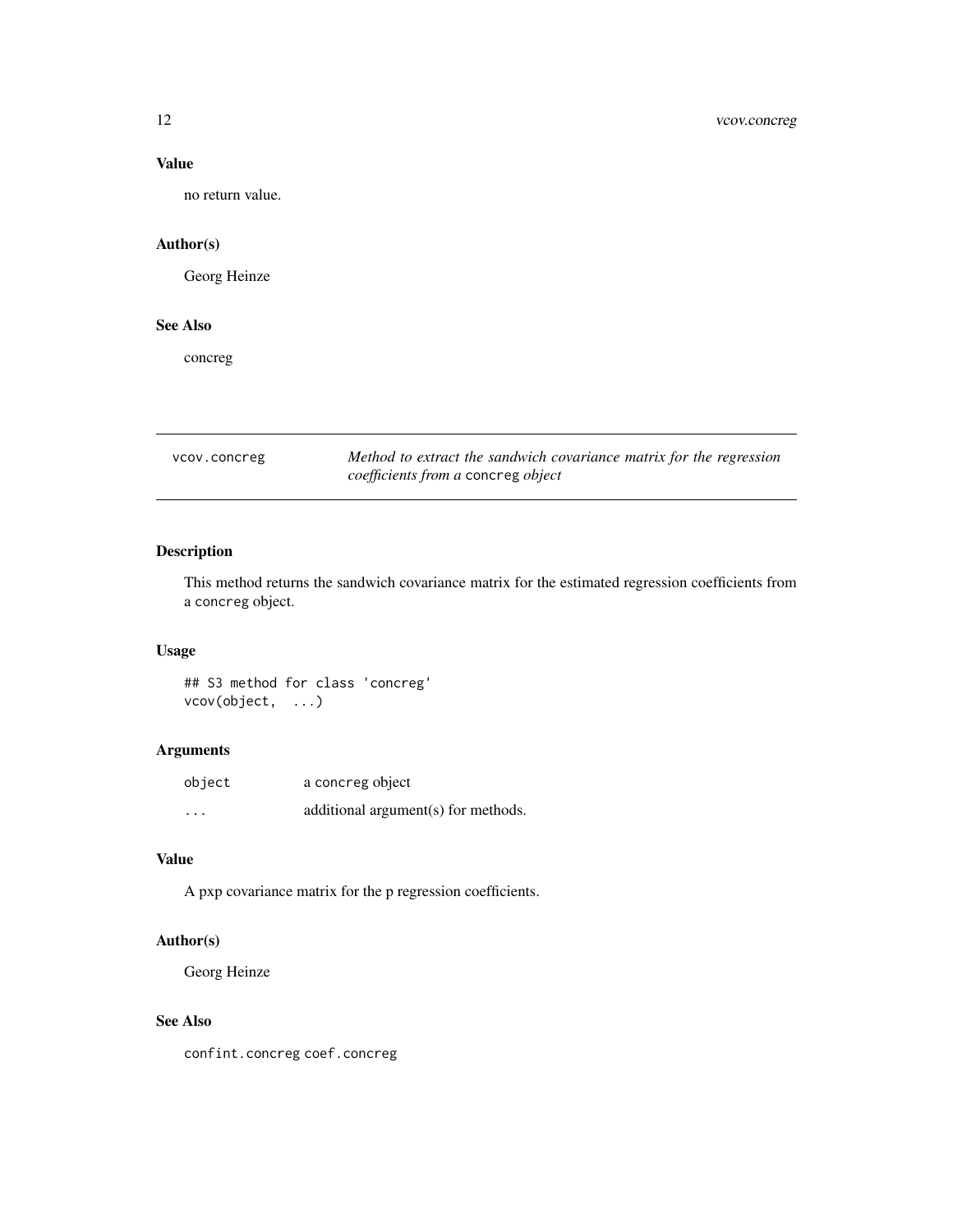#### vcov.concreg 13

#### Examples

```
gastric <-
 structure(list(pathr = as.integer(c(46, 1, 2, 3, 4, 5, 47, 6,7, 8, 9, 48, 10, 11, 49, 12, 13, 14, 50, 15, 16, 17, 18, 19,
                   20, 51, 21, 22, 52, 23, 53, 54, 55, 24, 25, 56, 57, 58, 59, 60,
                   61, 62, 63, 64, 26, 65, 27, 66, 28, 29, 67, 68, 69, 70, 30, 71,
                   31, 72, 32, 73, 33, 34, 74, 75, 76, 77, 78, 35, 79, 36, 80, 81,
                   82, 37, 38, 39, 83, 84, 40, 85, 41, 86, 87, 88, 42, 43, 44, 89,
                  90, 45)),
                 treat = as.integer(c(0, 1, 1, 1, 1, 1, 0, 1, 1, 1,1, 0, 1, 1, 0, 1, 1, 1, 0, 1, 1, 1, 1, 1, 1, 0, 1, 1, 0, 1, 0,
                   0, 0, 1, 1, 0, 0, 0, 0, 0, 0, 0, 0, 0, 1, 0, 1, 0, 1, 1, 0, 0,
                   0, 0, 1, 0, 1, 0, 1, 0, 1, 1, 0, 0, 0, 0, 0, 1, 0, 1, 0, 0, 0,
                  1, 1, 1, 0, 0, 1, 0, 1, 0, 0, 0, 1, 1, 1, 0, 0, 1)),
                 time = as.integer(c(1,17, 42, 44, 48, 60, 63, 72, 74, 95, 103, 105, 108, 122, 125,
                   144, 167, 170, 182, 183, 185, 193, 195, 197, 208, 216, 234, 235,
                   250, 254, 262, 301, 301, 307, 315, 342, 354, 356, 358, 380, 383,
                   383, 388, 394, 401, 408, 445, 460, 464, 484, 489, 499, 523, 524,
                  528, 535, 542, 562, 567, 569, 577, 580, 675, 676, 748, 778, 786,
                  795, 797, 855, 955, 968, 977, 1174, 1214, 1232, 1245, 1271, 1366,
                  1420, 1455, 1460, 1516, 1551, 1585, 1622, 1626, 1690, 1694, 1736
                  )),
                 status = as.integer(c(1, 1, 1, 1, 1, 1, 1, 1, 1, 1, 1, 1,
                  1, 1, 1, 1, 1, 1, 1, 1, 1, 1, 1, 1, 1, 1, 1, 1, 1, 1, 1, 1, 1,
                   1, 1, 1, 1, 1, 1, 1, 1, 1, 1, 1, 1, 1, 1, 1, 1, 1, 1, 1, 1, 1,
                  1, 1, 1, 1, 1, 1, 1, 1, 1, 1, 1, 1, 1, 1, 1, 1, 1, 1, 1, 0, 0,
                  0, 1, 1, 1, 1, 0, 0, 0, 1, 0, 0, 0, 0, 1, 0))),
            .Names = c("patnr",
              "treat", "time", "status"), class = "data.frame",
            row.names = c("1","2", "3", "4", "5", "6", "7", "8", "9", "10", "11", "12", "13",
              "14", "15", "16", "17", "18", "19", "20", "21", "22", "23", "24",
              "25", "26", "27", "28", "29", "30", "31", "32", "33", "34", "35",
              "36", "37", "38", "39", "40", "41", "42", "43", "44", "45", "46",
              "47", "48", "49", "50", "51", "52", "53", "54", "55", "56", "57",
              "58", "59", "60", "61", "62", "63", "64", "65", "66", "67", "68",
              "69", "70", "71", "72", "73", "74", "75", "76", "77", "78", "79",
              "80", "81", "82", "83", "84", "85", "86", "87", "88", "89", "90"
             ))
library(survival)
fit<-concreg(data=gastric, Surv(time,status)~treat)
coef(fit)
```
vcov(fit)